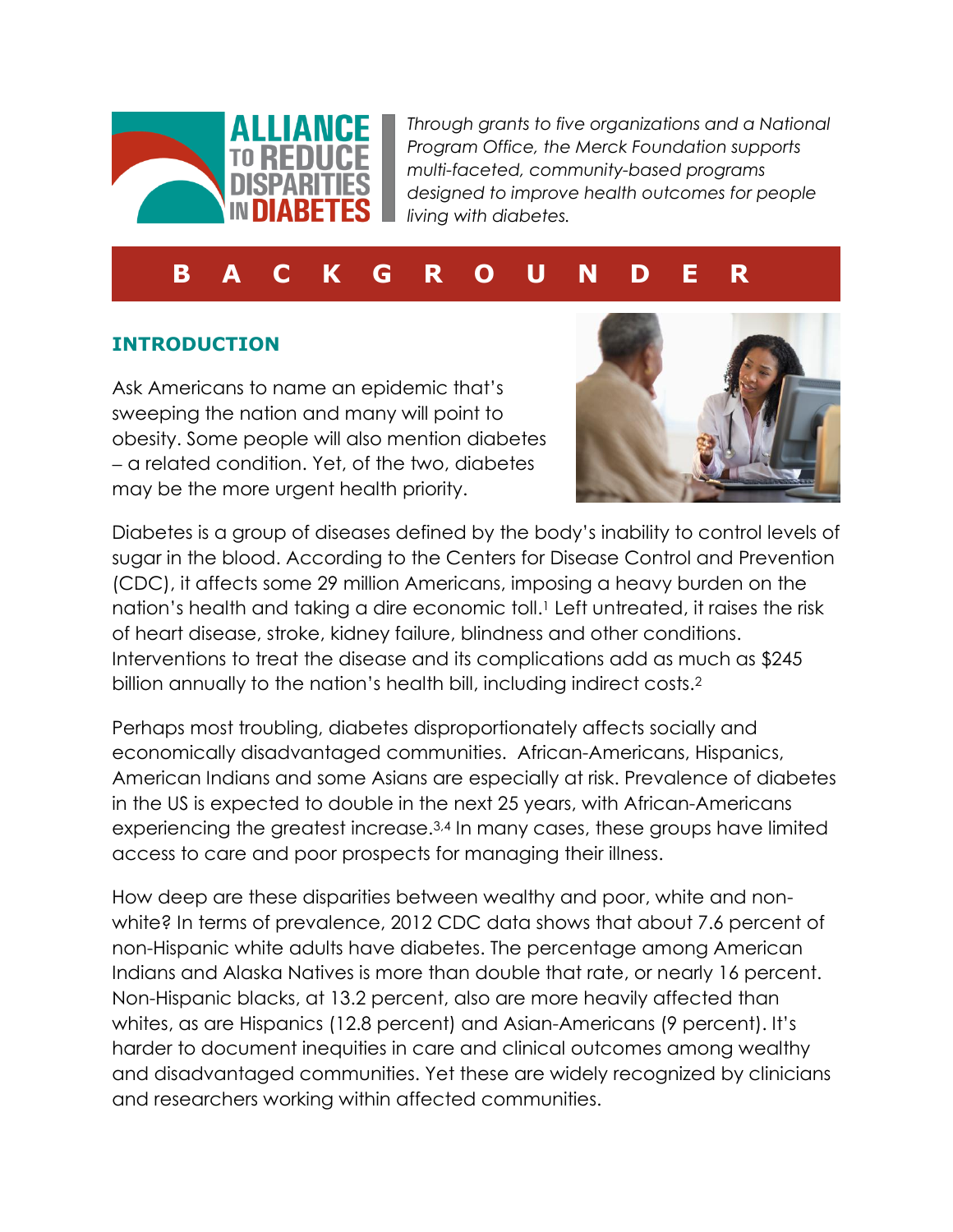# **ALLIANCE TO REDUCE DISPARITIES IN DIABETES**

These deep-rooted inequities in diabetes care and health outcomes were the subject of a five-year, community-based care initiative launched in 2009 called the [Alliance to Reduce Disparities in Diabetes](http://ardd.sph.umich.edu/) (Alliance). Backed by \$15 million in grant funding from the [Merck Foundation](http://www.merckgiving.com/) (Foundation), the Alliance demonstrated that collaborative, multi-faceted strategies in disease education and management have a powerful, positive impact. Built upon strong ties between medical professionals and community organizations, the Alliance's coordinated approach is especially effective because it supports lifestyle changes and better diabetes self-management education that helps people with diabetes lead healthier, more comfortable lives.

#### **ALLIANCE SITES**

**Camden, NJ** Camden Citywide Diabetes Collaborative, Camden Coalition of Healthcare Providers

**Chicago, IL** Improving Diabetes Care and Outcomes on the South Side of Chicago, University of Chicago

**Dallas, TX** Diabetes Equity Project, Baylor Scott & White Health

#### **Wind River Reservation, WY**

Reducing Diabetes Disparities in American Indian Communities, Eastern Shoshone Tribe of the Wind River Indian Reservation and the Northern Arapaho Tribe

**Memphis, TN** Diabetes for Life Program, Common Table Health Alliance The Foundation provided grants to five diabetes programs in Camden, New Jersey; Chicago, Illinois; Dallas, Texas; Memphis, Tennessee; and the Wind River Reservation in Wyoming. To help coordinate the initiative, the Foundation funded a National Program Office at the University of Michigan's Center for Managing Chronic Disease, with ties to diabetes experts at the CDC and other public health organizations. The Foundation also provided funding to RTI International, a research institute in Research Triangle Park, North Carolina, to conduct an independent and rigorous cross-site evaluation.

While each of the five programs was unique, they shared a multi-level, multicomponent strategy aimed at creating behavior change among program participants as well as changing the way physicians and health systems operate. Individually and in small groups, in clinics and in schools, people with diabetes

received instruction on the importance of maintaining a healthy diet, exercise, medication adherence and other aspects of diabetes self-management. Doctors and nurses received training focused on improving communication skills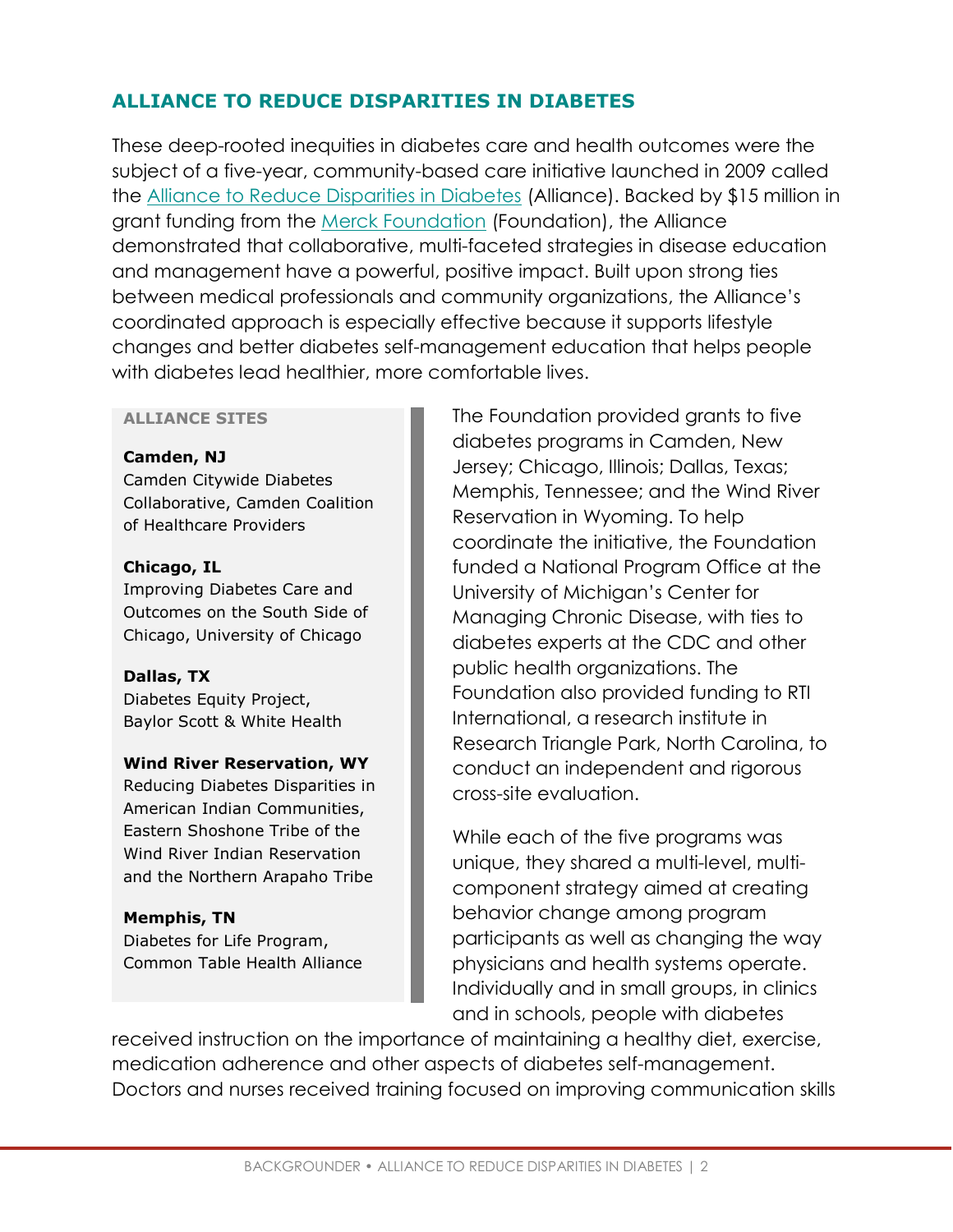and sharing techniques to overcome cultural barriers. Health systems at each of the program sites similarly embraced change. Hospitals, physician practices and insurers adopted more coordinated approaches to care. Many implemented special diabetes registries or electronic medical records and also integrated community health workers into their care teams.

The principles that inspired this strategy, known as the Chronic Care Model, have been described in academic papers and tested in other health care settings. After five years, RTI's evaluation showed that participants in the programs experienced improved health and a greater sense of wellbeing. In a series of studies, RTI showed that the five programs were successful in reducing disparities so that the care received by participants mirrored accepted standards of care.

#### **CLINICAL OUTCOMES AND ANALYSIS**

- Values for a standard blood test, called HbA1c, decreased significantly, and the change was more pronounced than in a comparison group of people whose care was not managed through the Alliance.
- Individuals who took greater advantage of resources and supports for self-management showed the greatest decreases in HbA1c, which measures average blood sugar levels over a period of weeks or months.
- People who attended required program sessions also experienced more benefits, measured by improvements in HbA1c.
- Program participants showed significant decreases in blood pressure, as measured against the comparison group.
- Triglyceride values for program participants decreased significantly. Triglycerides are fats that travel through the blood and respond quickly to changes in diet. They provide a window into heart health and dietary choices.

## **INNOVATIONS ON THE GROUND**



At each of the five Alliance sites, innovation was the consistent response to obstacles communities faced when trying to promote lifestyle changes. It's difficult to improve diet or increase exercise levels, for example, if people have limited access to fresh produce and if local parks aren't safe.

When the program team in Chicago encountered barriers of this sort, they enlisted the aid of local businesses. The program, called "Improving Diabetes Care and Outcomes on the South Side of Chicago," worked with Walgreens and the 61st Street Farmers Market to create a novel "Food Rx" for fresh fruits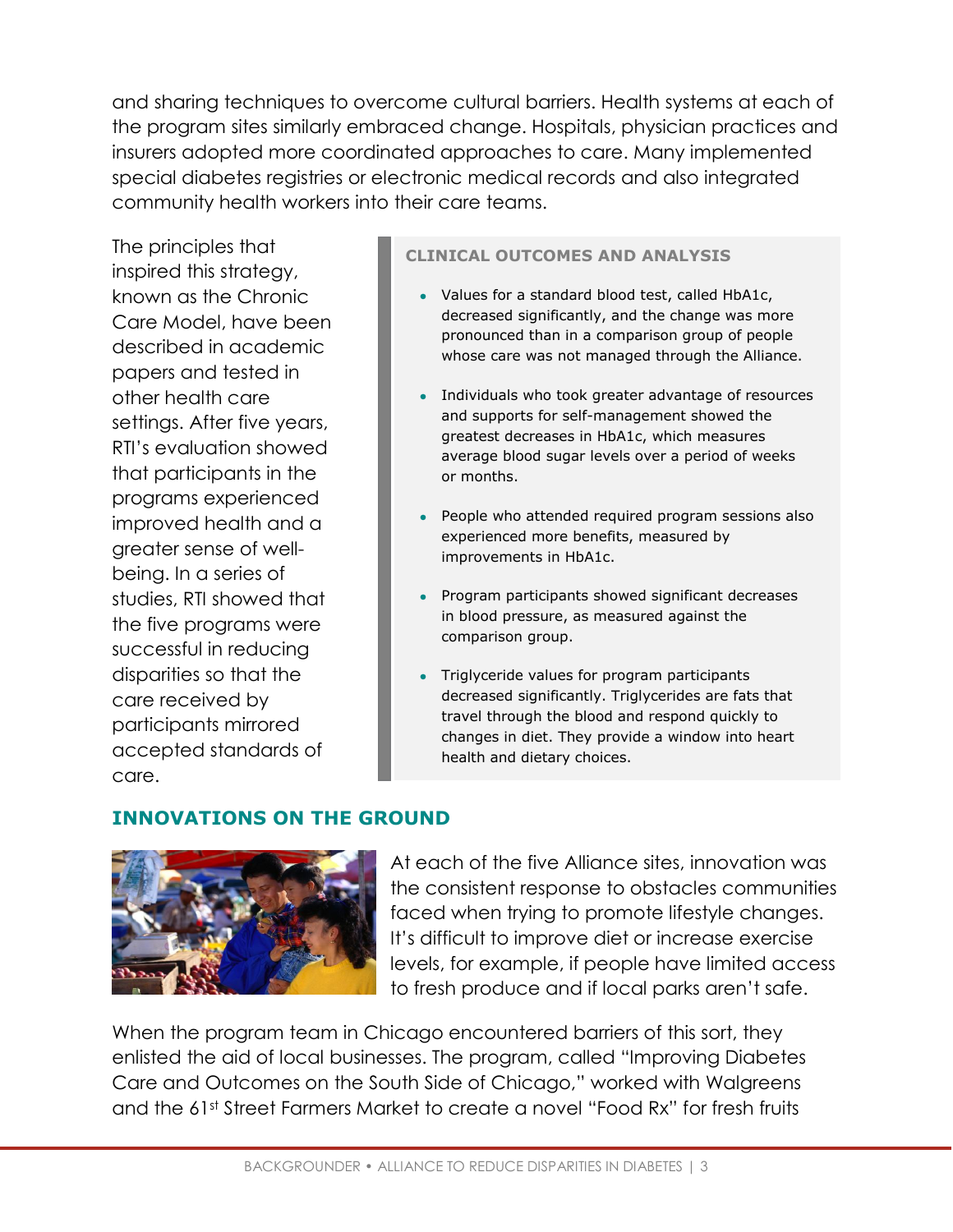and vegetables. Organizers selected nine Walgreens stores in neighborhoods deemed to be food deserts – all of them in the catchment areas of Chicago's six participating health centers. Physicians would then sign food prescriptions and distribute them to interested participants. 5

In New Jersey, the Camden Coalition of Healthcare Providers also channeled innovative thinking. Camden is the poorest city in the US. Like many urban centers, it's a place where small numbers of chronically ill people, many of them lacking health insurance, account for a large portion of emergency department care. Indeed, just 1



percent of participants at this site were responsible for 29 percent of all medical charges in Camden, and the top 20 percent of participants made up a stunning 84 percent.

Costs are concentrated because these "high utilizers" of emergency care are constantly receiving duplicative and unproductive attention, seeking treatment from multiple emergency sites as problems arise. With no single provider or practice coordinating care, the program sought to identify these high-utilizers through electronic medical records. It also resolved to gather these individuals into a coordinated care model, aided by an electronic Health Information Exchange (HIE) that would share data across hospitals and medical sites.<sup>6</sup>

The objective is easy to appreciate. With patient data at their fingertips, doctors seeing an individual for the first time can access the case history, avoid redundant tests or treatments, make wiser choices for the individual and save money for the system. Savings then can be distributed to providers as compensation, or as bonus rewards, in return for keeping participants healthy

#### **WHAT PROGRAM REPRESENTATIVES SAY**

*"I think there's a lot more awareness…about how [participants] themselves can make a difference."* —Principle Investigator

*"We go to their house…we encourage family members to come to the education and fitness classes with them…we recognize it has to be a team effort*."

—Case Manager

*"The practices are hungry for guidance and support… they've come to learn and want to make changes."*

—Nursing Partner

and out of the hospital. Camden launched its HIE in 2010. The site was so effective that New Jersey legislators used it as a model in 2011when they set up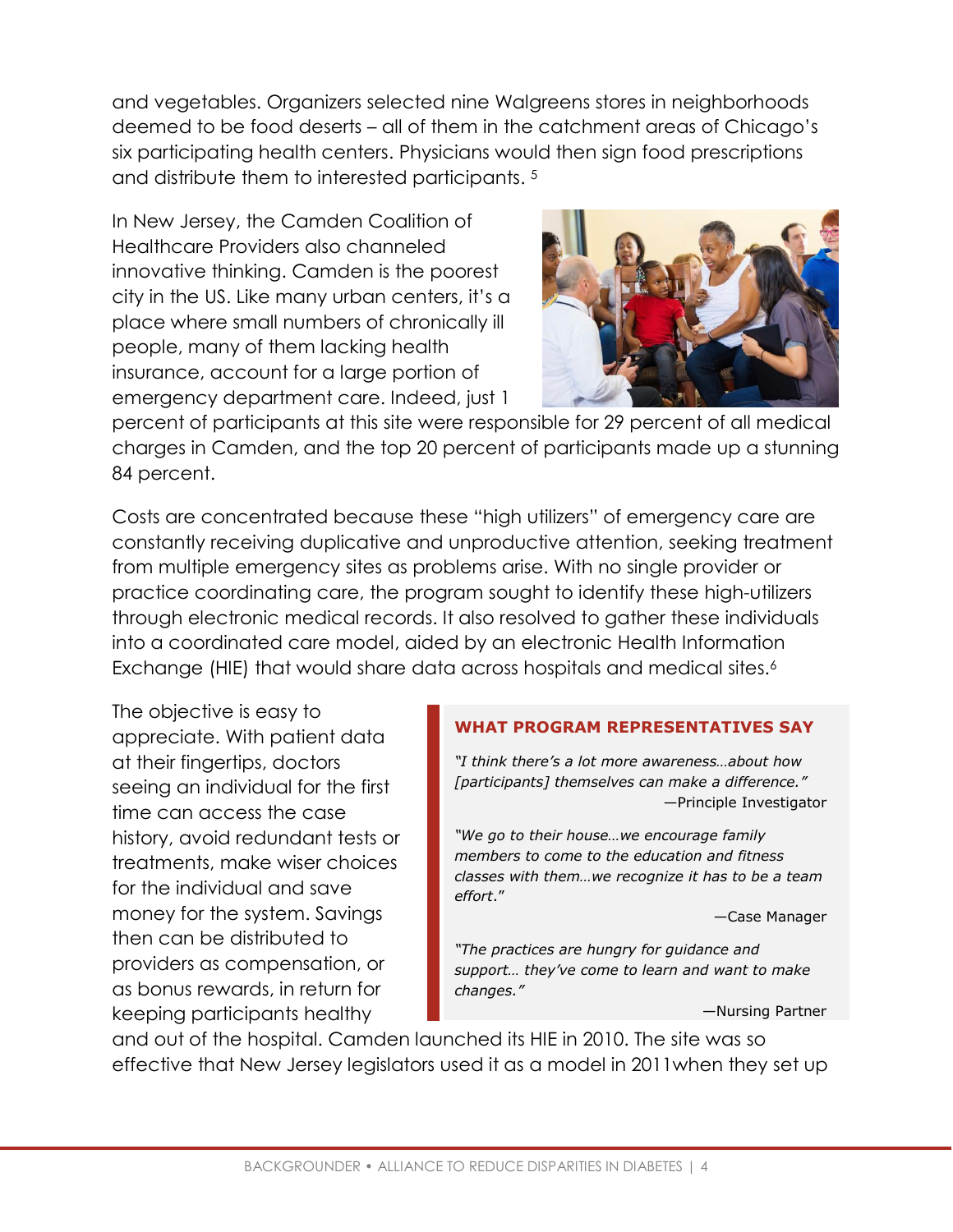New Jersey's – and the nation's – first Medicaid Accountable Care Organization Demonstration Project in several communities statewide.

Similar creative juices flowed in Dallas. Baylor Scott & White Health created the Diabetes Equity Project to work with low-income, minority, uninsured and underserved people with diabetes. In addition to running cross-cultural education programs for physicians and setting up an electronic diabetes registry, the program got two new job codes approved by Baylor to cover reimbursement for the services of trained, bilingual community health workers (CHWs). These individuals now serve as members of the primary care team in five community clinics, helping Hispanic participants in the program master diabetes self-management. In one published study, Dallas participants assisted by CHWs showed statistically significant improvement in tests measuring blood sugar.7,8

## **ACHIEVING RESULTS**



Between 2009 and 2013, RTI International collected information to assess the impact of the programs across all the sites. This involved obtaining clinical measures important to diabetes functioning and separate assessments of the participant experience. RTI also collected testimony from program

implementers to understand the strategies used to enhance participant health. Analyzing these strategies could help other programs tackling diabetes in their communities.

What did the RTI assessments show? Across the board, a key clinical measure was a blood test called HbA1c, which measures average blood sugar levels over a period of three months. These test results improved significantly, while a selected comparison group showed less or no progress. RTI found similar improvements in blood pressure in the program group, which were not matched in the comparison group. Patient-reported outcomes data indicated an elevated sense of well-being, greater confidence in managing diabetes, better self-care behaviors, and more resources and support from the health care team.

In short, across the programs, participants experienced improvement in clinical outcomes and quality of life. This suggests that programs implementing the Chronic Care Model, as adapted by the Alliance, can improve health care for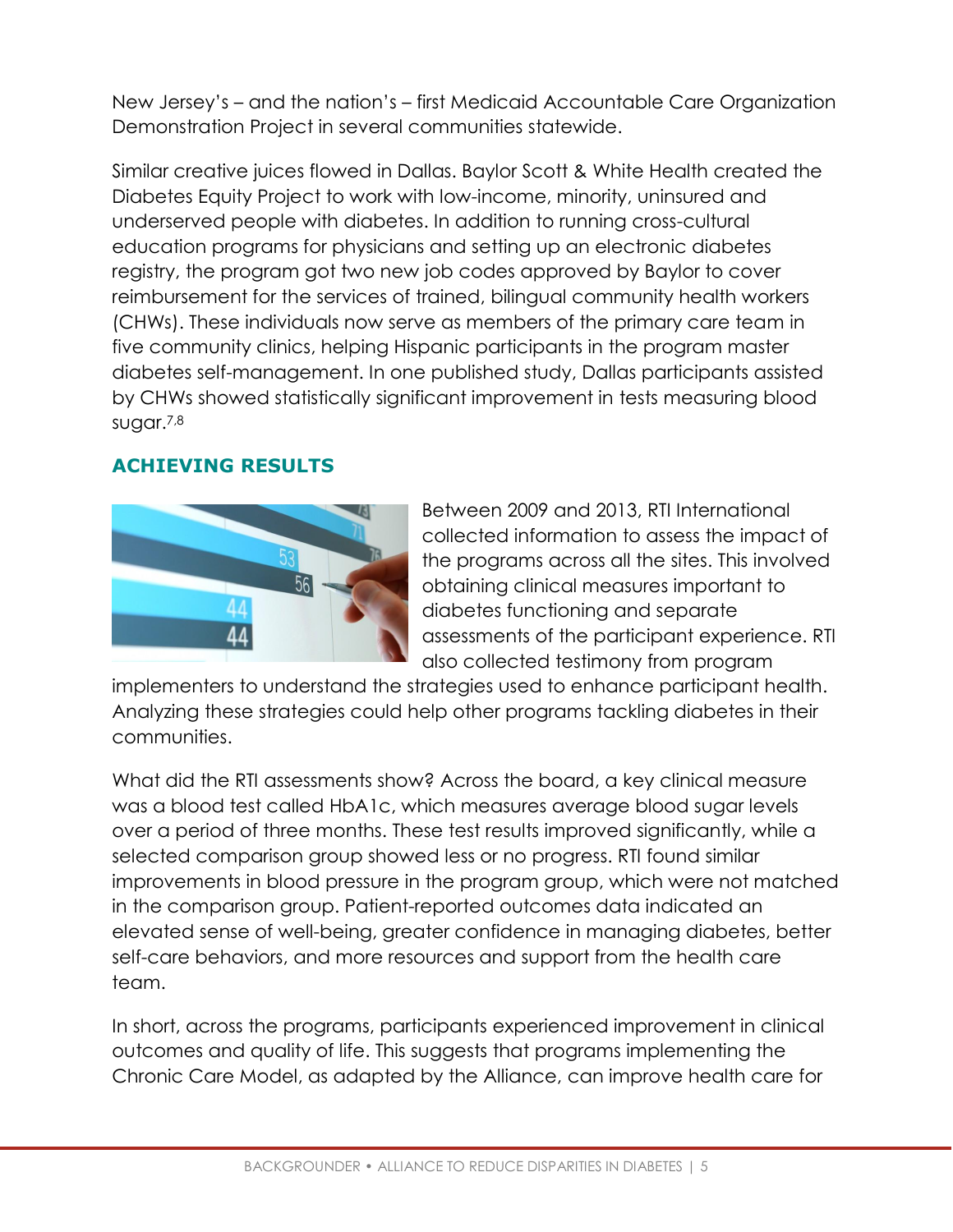underserved populations with high rates of diabetes and reduce the health care quality gap that divides disadvantaged communities and prosperous ones.

Participation in Alliance programs also appeared to trigger more positive attitudes toward local health care

#### **WHAT PROGRAM PARTICIPANTS SAY**

*"Knowledge is power and the information that I've been given through the diabetic ten-week class made the difference for me between life and death."* —Male Patient, 64

*"You feel like you're somebody, you know, you just feel so proud of yourself."* 

—Female Patient, 54

systems. One patient advocate who spoke with RTI evaluators said that many participants entered the programs mistrustful of the health care system and concerned about how they would pay for the new services. After learning that the programs were working in partnership with community organizations they trusted, they became more willing to participate. They'd learn about their illness and start to explore free nutrition classes, finding out that local farms would come in the summer and distribute free bags of fruits and vegetables.<sup>9</sup> After trust was established, the patients were able to benefit fully from the Alliance programs' efforts to provide quality care.

## **LESSONS AND INSIGHTS**

Flexibility was one great virtue of the Alliance approach, according to RTI. The Chronic Care Model provided a framework, but no attempt was made to impose a fixed implementation strategy. While each program was customized to local needs, researchers were able to crystalize some broad recommendations:

- To spread the word about healthy behavior, identify energetic, well-connected individuals in the community – including care providers – and train them as leaders and program "champions."
- Doctors, nurses, insurers, and other members of an extended community care team must be able to share program participants' medical data with other care providers.
- Teaching "self-management" techniques to people with diabetes can't be left to doctors alone. The care team must draw on talent and resources of local organizations.

RTI further identified lessons for program leaders that can improve communication with members of the community. For example, there should be